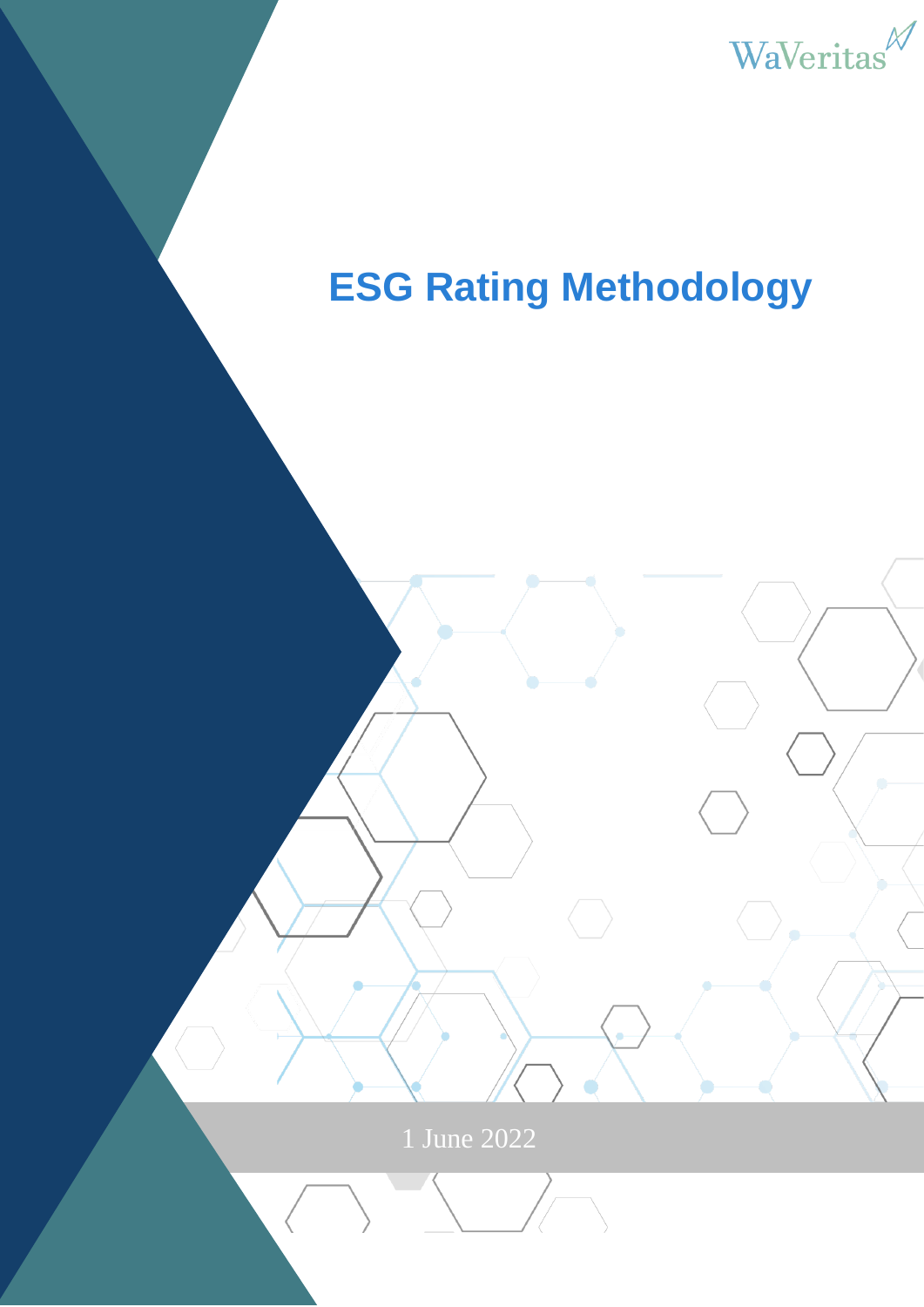

# **Table of contents**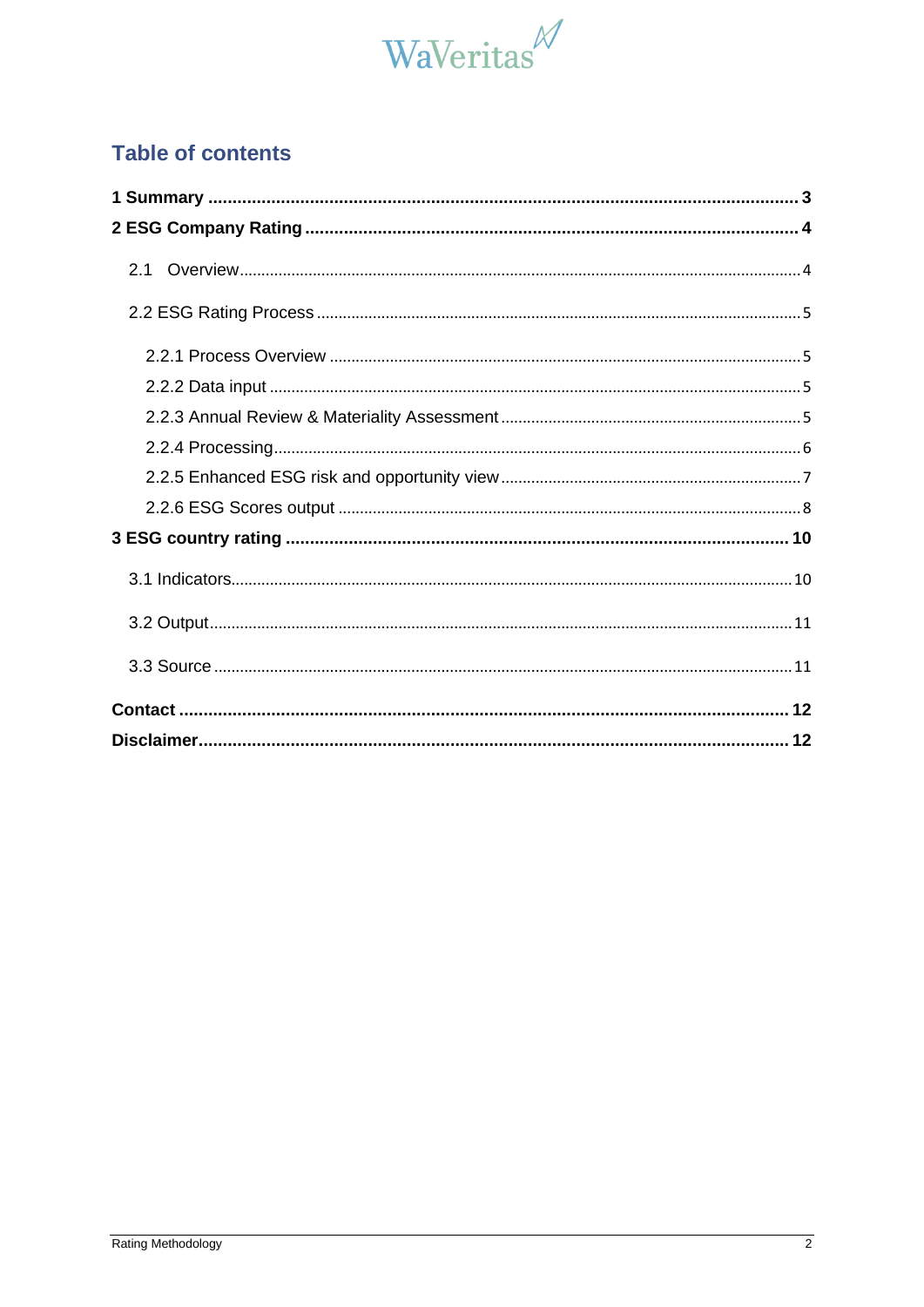

# <span id="page-2-0"></span>**1 Summary**

The Corporate Environmental, Social and Governance (ESG) Rating represents a quantitative, industry-specific view on a company's ESG performance based on selected and weighted criteria.

The Country ESG Rating represents a comparative, quantitative view of a nation's stand towards selected and weighted Macro indicators.

The rating methodology was developed between 2011 – 2013 with the goal to find new and adaptable ways to integrate relevant, specific ESG criteria in investment decision making processes. Today, the ESG rating is used as quantitative, standardized and benchmarked house view on ESG performance of corporations and nations.

The ESG Rating can be used to monitor ESG pperformance of companies/nations or in aggregation, investment funds, based on a standardized, best-in class methodology. The WaVeritas Rating is particularly designed to monitor ESG Risks and Opportunities in a standardized and efficient way. An ESG Rating can serve as proxy indicator, reference, compliance and monitoring tool.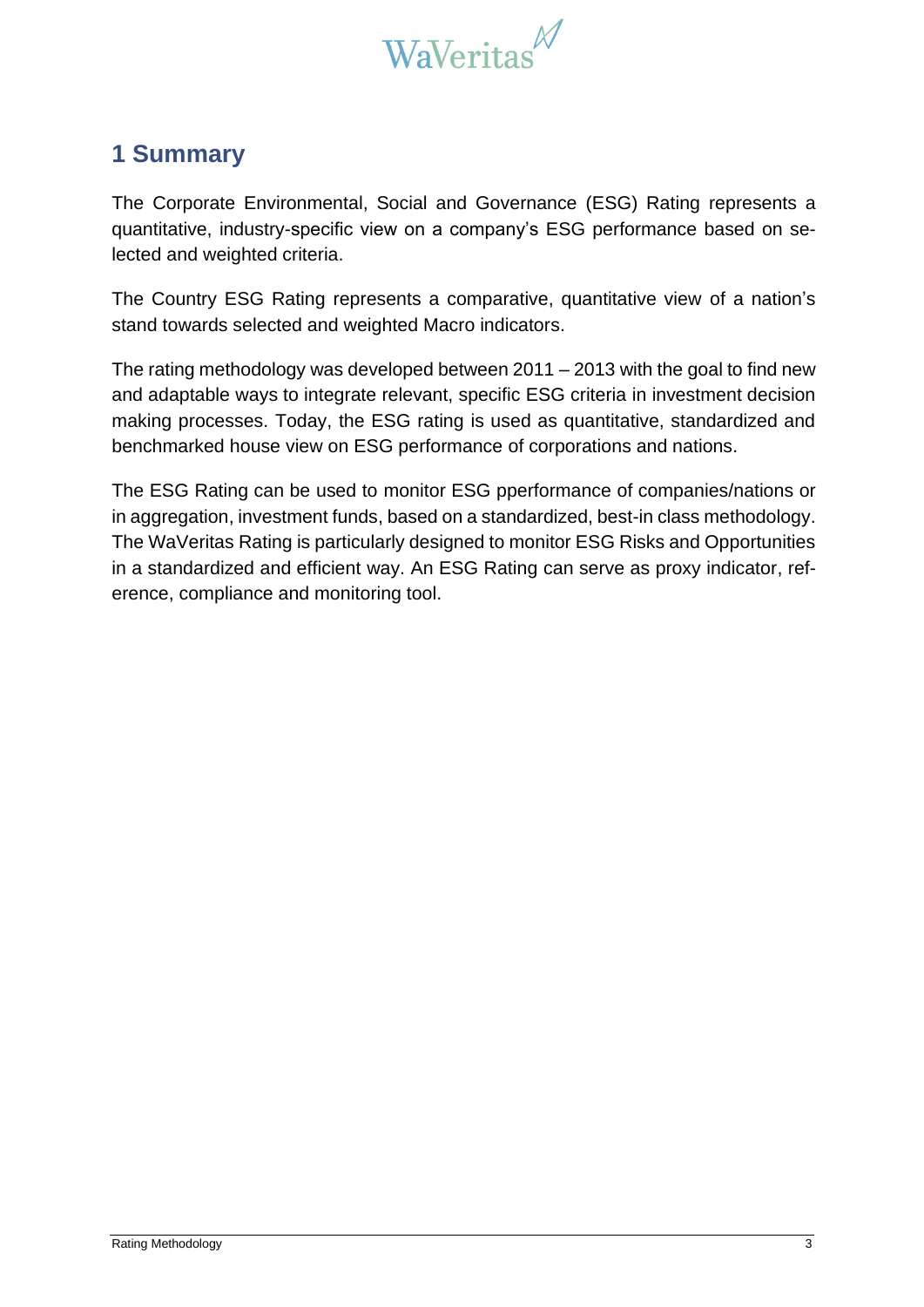

# <span id="page-3-0"></span>**2 ESG Company Rating**

## <span id="page-3-1"></span>**2.1 Overview**

The WaVeritas Corporate ESG Rating consists of 11 sectors and 52 industries. The quantitative rating is based on general and industry-specific ESG metrics that are scored and weighted according to an annual relevance-check (annual review).

Each industry has a unique set of criteria and weighting to reflect industry-specific idiosyncrasies. The rating framework was designed with particular attention to financial materiality and ESG risk and opportunity monitoring.

The ESG Company Scores are presented as a percentile scores to account industry peer performance (Best-in class). The percentile scores are categorized in 5 equal grades (A-E, each 20%) for reference purposes.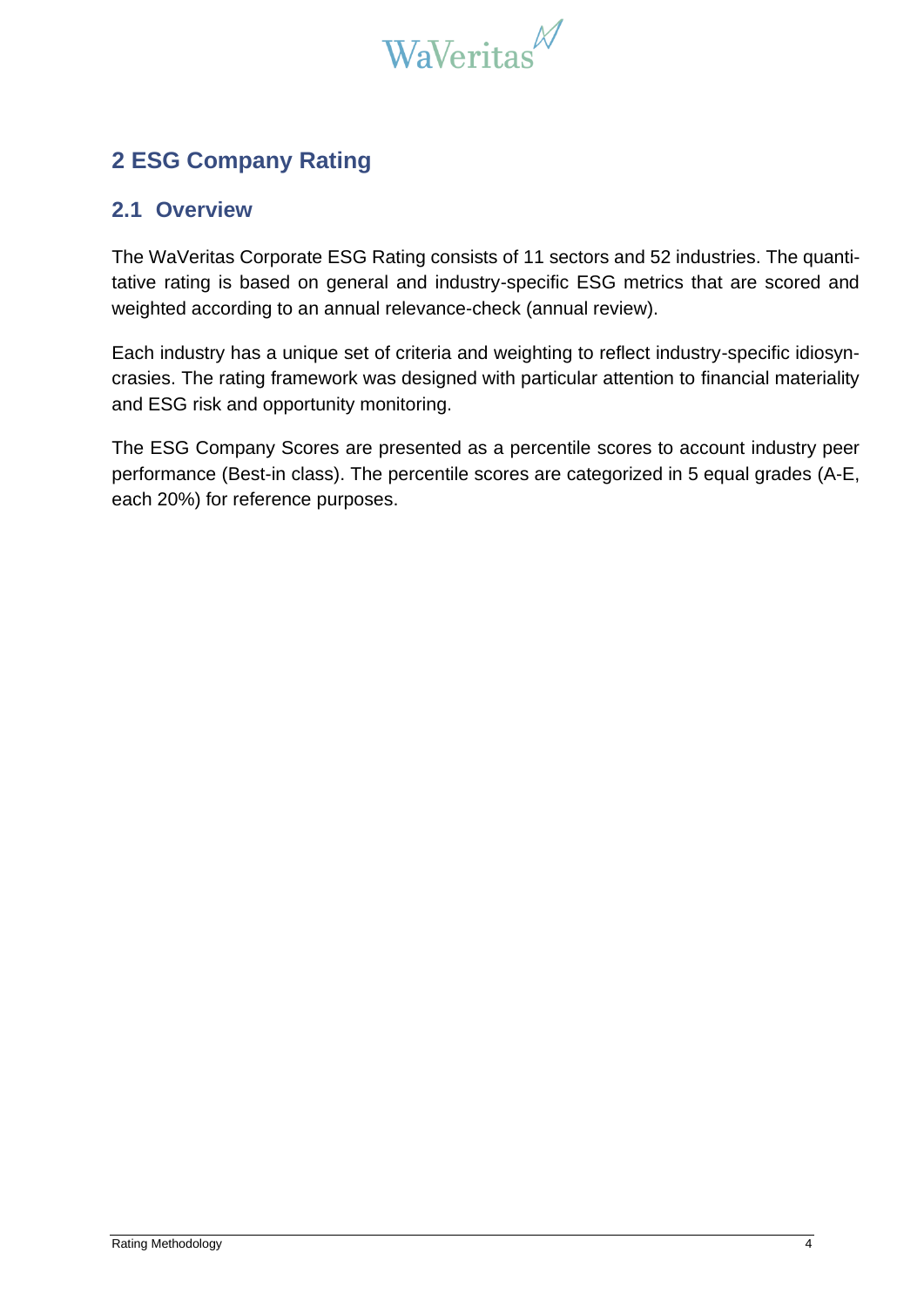

# <span id="page-4-0"></span>**2.2 ESG Rating Process**

## <span id="page-4-1"></span>**2.2.1 Process Overview**



#### <span id="page-4-2"></span>**2.2.2 Data input**

The WaVeritas research team processes publicly available ESG datapoints (metrics) from official corporate disclosures:

- o Annual Reports
- o Form 10-K
- o Investor Presentations
- o Homepage

#### <span id="page-4-3"></span>**2.2.3 Annual Review & Materiality Assessment**

Once every year, an materiality and benchmarking assessment is performed.

The materiality assessment aims to review the weights of the dimensions, indicators and metrics. The weights on each level shall reflect the potential financial impact or materiality. For example, the Environmental Dimension weights less for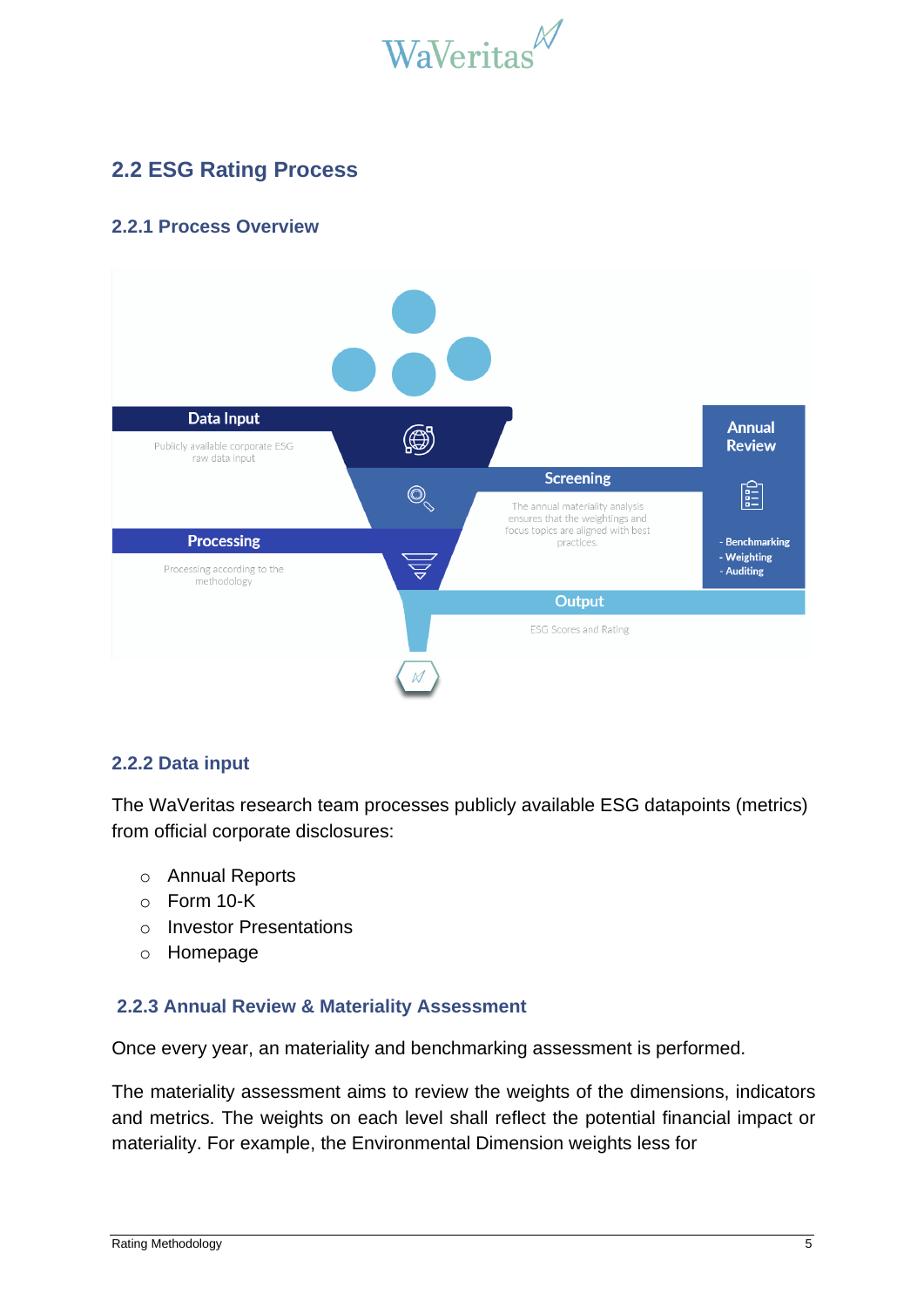

firms in the financial industry, compared to firms in the energy space. This is because, corporate environmental performance affects the current and future standing an energy company more than a company in the financial industry, where Governance and Social aspects deemed comparably more crucial.

The materiality assessment is at the same time also a chance to benchmark the process and appraisal. The research teams looks for recent publicly available information about financial materiality of ESG indicators on industry level. In this regard, WaVeritas considers publicly available information from renowned frameworks such as PRI, GRI and SASB but also others. In its research process information from corporate engagements, sustainability-related industry associations, research reports, news agencies and third-party data providers are considered too.

At this point, WaVeritas also assesses potential addition of new indicators or removal of such as well as potential additional information sources. The internal process documents and guidelines are updated as well during this the annual review.

A major update of ESG metric information is performed at the end of the annual review process to adjust for the latest information.

### <span id="page-5-0"></span>**2.2.4 Processing**

The ESG raw datapoint is processed according to the materiality assessment in a standardized way.

#### **Setup**

The rating frame is built on 3 levels, each carrying a particular weight according to the materiality assessment.

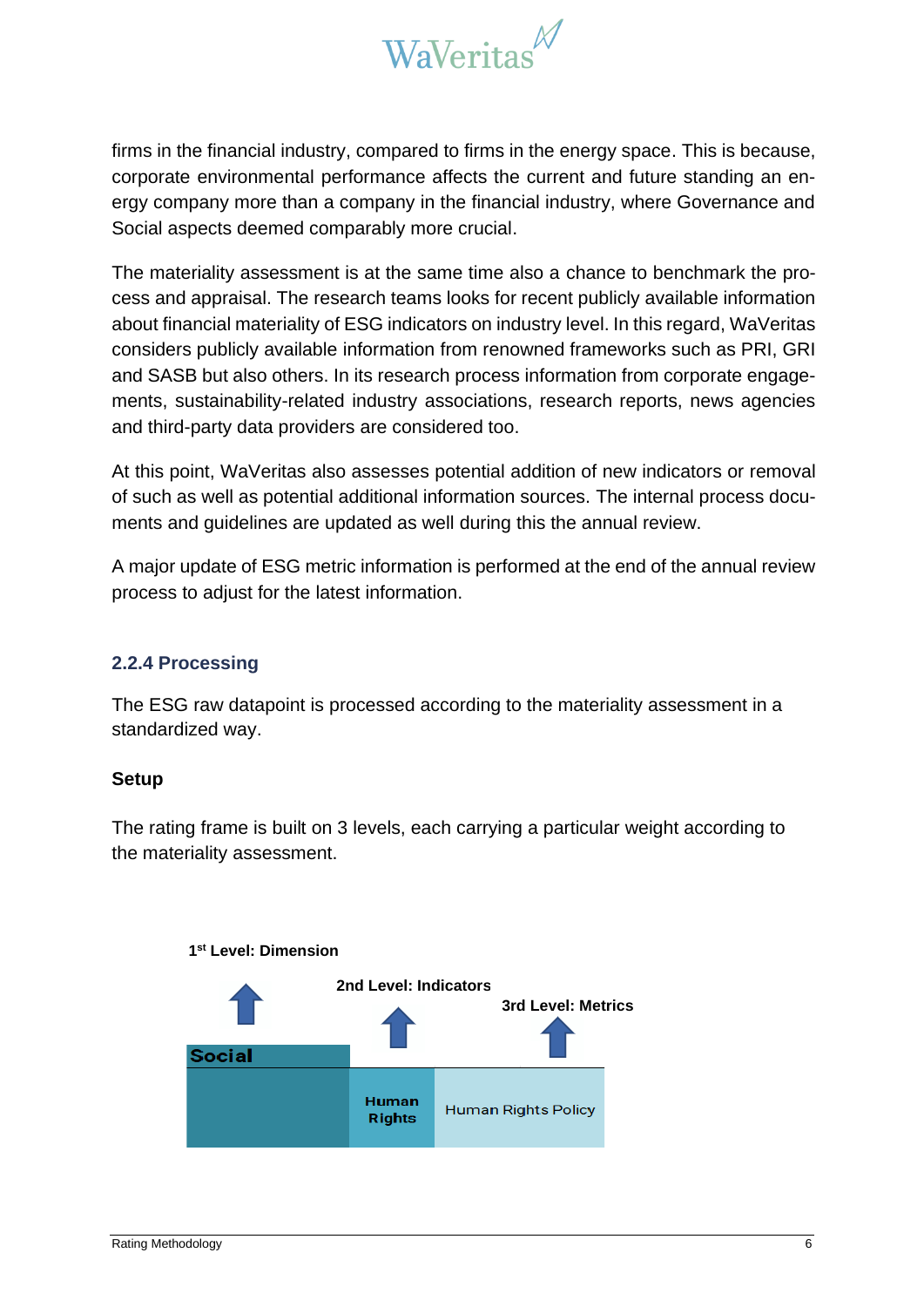

#### ▪ **1st Level: Dimensions**

The 3 dimensions characterize the cornerstones of the Rating "Social", "Environment" and "Governance".

#### ▪ **2 nd Level: Indicators**

The indicator represents material ESG issues for a particular industry/company. This indicator may consist of several performance metrics. Certain indicators are industry-specific, while others are used in all industries. Examples of such indicators can be found in the following list:



#### ▪ **3 rd Level: Metrics**

The metric represents a quantitative or qualitative performance datapoint such as for example, annual greenhouse gas emission (quantitative) or "resource reduction policy" (qualitative). The metrics are always based on corporate disclosures and represent the input information.

#### <span id="page-6-0"></span>**2.2.5 Enhanced ESG risk and opportunity view**

In addition to the materiality assessment and in order to account and reflect ESG risks and opportunities more holistically, WaVeritas integrates a product impact and disclosure score as a next step in the process.

#### Product Impact

In our view, certain product groups are more prone to ESG related risk and as such to potential financial risks (revenues due to changing consumer behaviour, potential involvement in controversies), while others are better aligned with long-term trends, operate more efficient or are socially more compatible.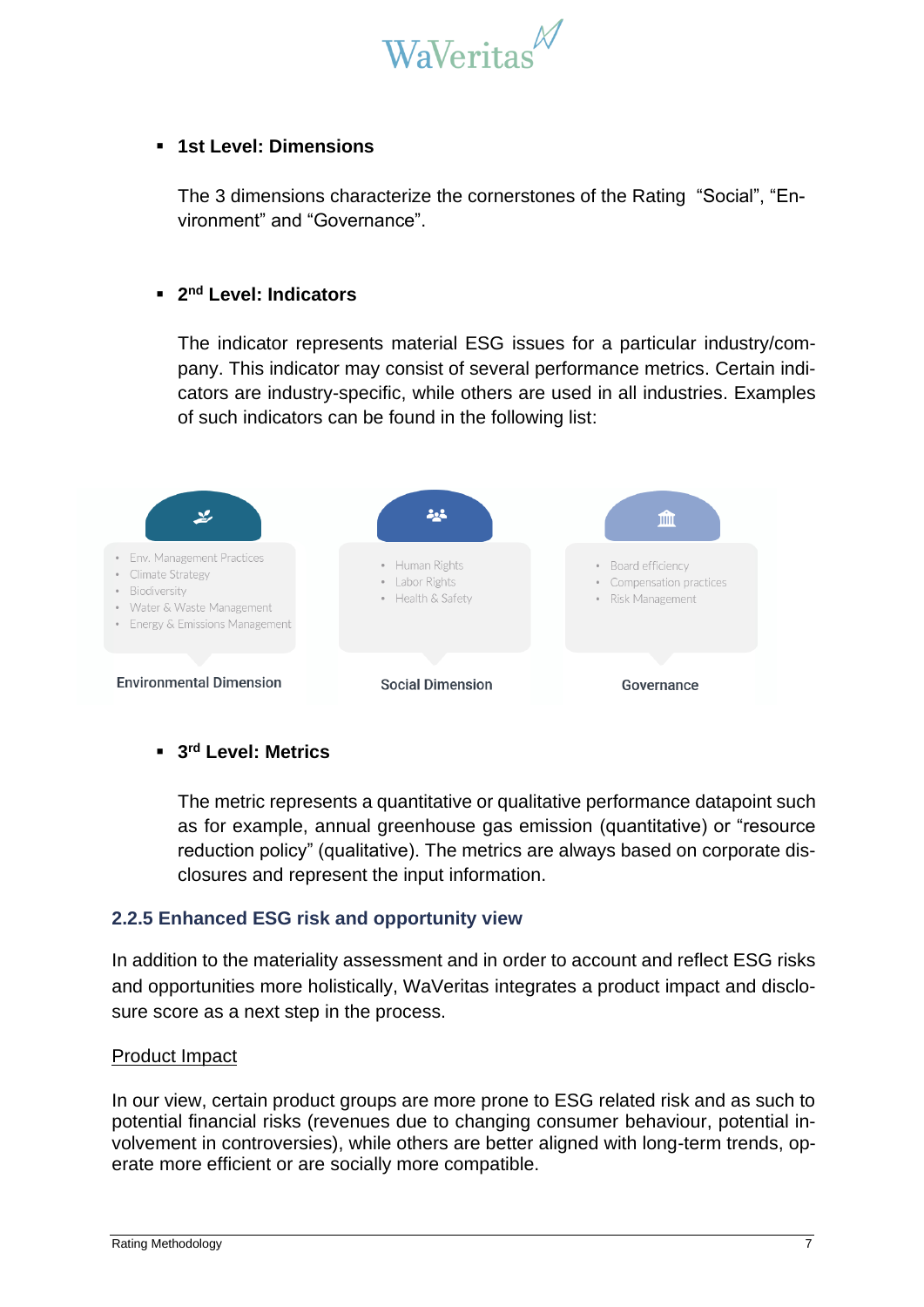

We can not reflect single product-specific characteristics of single companies, within the frame of the process. However, we take into account substantial evidence about prevailing ESG risks and opportunities of certain product groups. Those product groups present elevated risks for the environment or society at large.

For this assessment WaVeritas considers the percentage of annual revenue contributions from a particular product group. As example, revenues from renewable energy production are seen as favorable, given the capacity to generate energy in an ecoefficient way. On the other side revenues from coal (mining, energy generation) are seen as a potential ESG risk, given the comparable high CO2 emissions associated with coal-based energy production and the potential economic implications for the firm.

#### 3.3 Disclosures

The disclosure score aims to counter the information bias and reward those companies that disclose comparably much data. The score is a mathematical overlay that does not have a great impact on the total score. ESG data availability present a challenge in general. Only published ESG data metrics can be processed and compared and thus the effect of missing datapoint may be significant in some cases.

In general, the impact of the "product impact" and "disclosure" score does not hinder the best-in class comparability within industries. Moreover, those scores are designed to give an additional edge on the risk and opportunity management side for the viewer.

#### <span id="page-7-0"></span>**2.2.6 ESG Scores output**

The final absolute ESG Score is transformed into a percentile score in order to facilitate the industry-view and best-in-class comparison. The percentile scores are then categorized into 5 pillars: A-E or 1-5 butterflies for better reference.



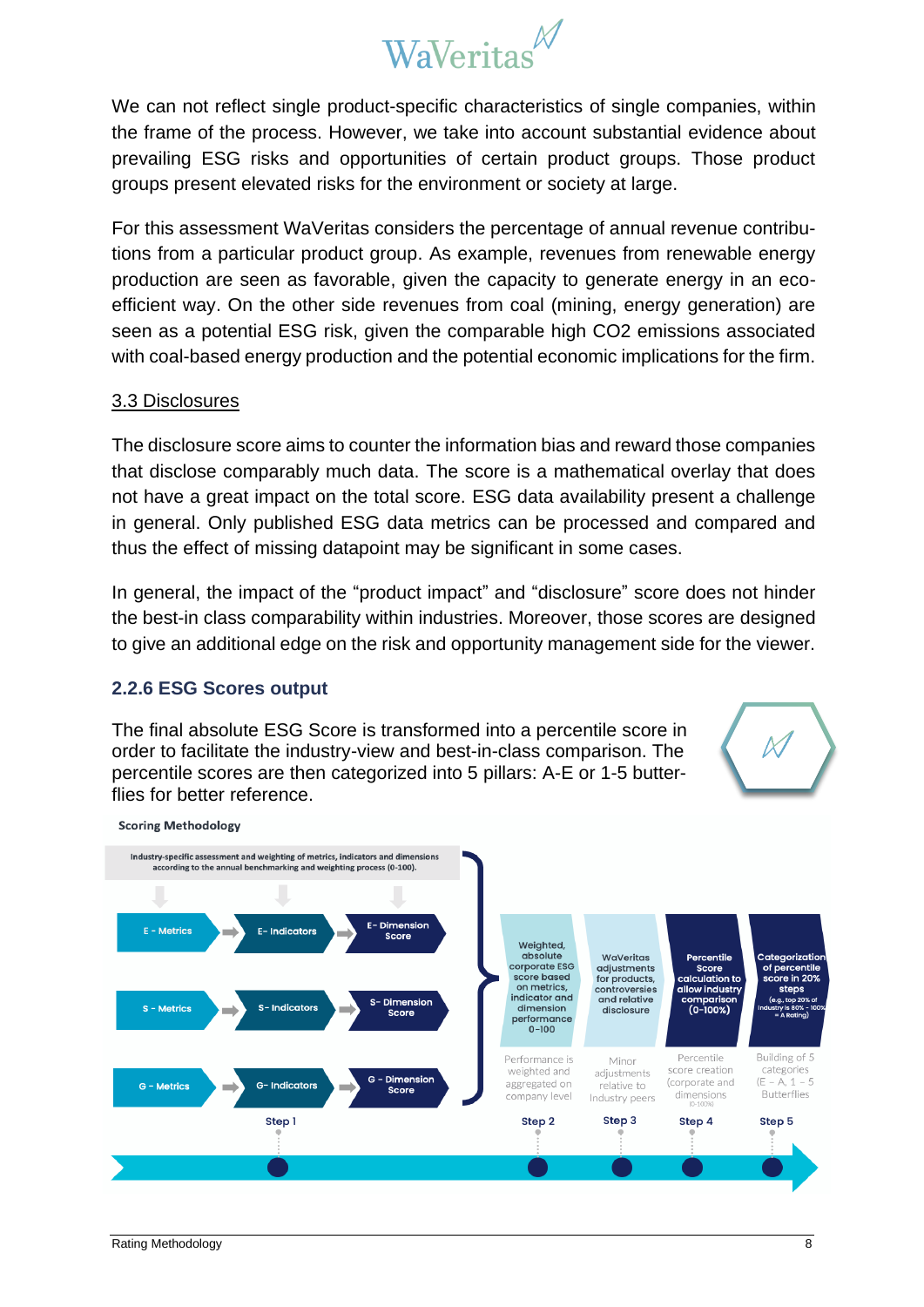

WaVeritas also calculates, based on the same methodology, additional ESG scores, such as for example the dimension percentile scores.

The following tables show in detail how to interpret the scores and figures:

| <b>ESG Percentile Rating Score</b> | <b>ESG Rating</b> |
|------------------------------------|-------------------|
| $80 - 100$                         |                   |
| $60 - 79$                          | R                 |
| $40 - 59$                          | C.                |
| $20 - 39$                          |                   |
| $0 - 19$                           |                   |

### **Functional interpretation**

|                       | <b>ESG Company and E,S,G Dimen-</b><br>sion Percentile Score                                                                           | <b>ESG Rating</b>                                                                 | <b>Butterflies</b>                                                                   |
|-----------------------|----------------------------------------------------------------------------------------------------------------------------------------|-----------------------------------------------------------------------------------|--------------------------------------------------------------------------------------|
| <b>Example</b>        | 89%                                                                                                                                    | A                                                                                 |                                                                                      |
| <b>Mode</b>           | percentile score                                                                                                                       | letter                                                                            | figure or number                                                                     |
| <b>Interpretation</b> | The company performed better than<br>89% of the industry peers overall or<br>in a particular dimension in case of<br>dimension scores. | ESG Rating of a com-<br>pany based on the<br>percentile rating<br>$\div$ >80% = A | Rating expressed<br>in number of<br>butterflies $\rightarrow$ A $=$<br>5 butterflies |

## **Interpretation in the context of sustainability**

|   | The company demonstrates superior ESG performance<br>compared to industry peers. The company reports<br>transparently and manages risk/opportunities actively.                   |
|---|----------------------------------------------------------------------------------------------------------------------------------------------------------------------------------|
|   | Above industry-average ESG performance. Relevant<br>policies are in place and efforts to align with potential<br>opportunities have been made. Improvement needed.               |
| C | An average score shows that the company did not report<br>on relevant figures, performance metrics are improvable,<br>and more effort is need to manage ESG risks successfully.  |
| D | The D rating implies elevated ESG risk. The company does<br>not demonstrate adequate measures to manage material<br>ESG risks and is though vulnerable to negative impacts.      |
|   |                                                                                                                                                                                  |
| E | The lowest rating reveals high ESG risk. The company is<br>not transparent with its practices and lacks basic polices<br>and management processes to tackle material challenges. |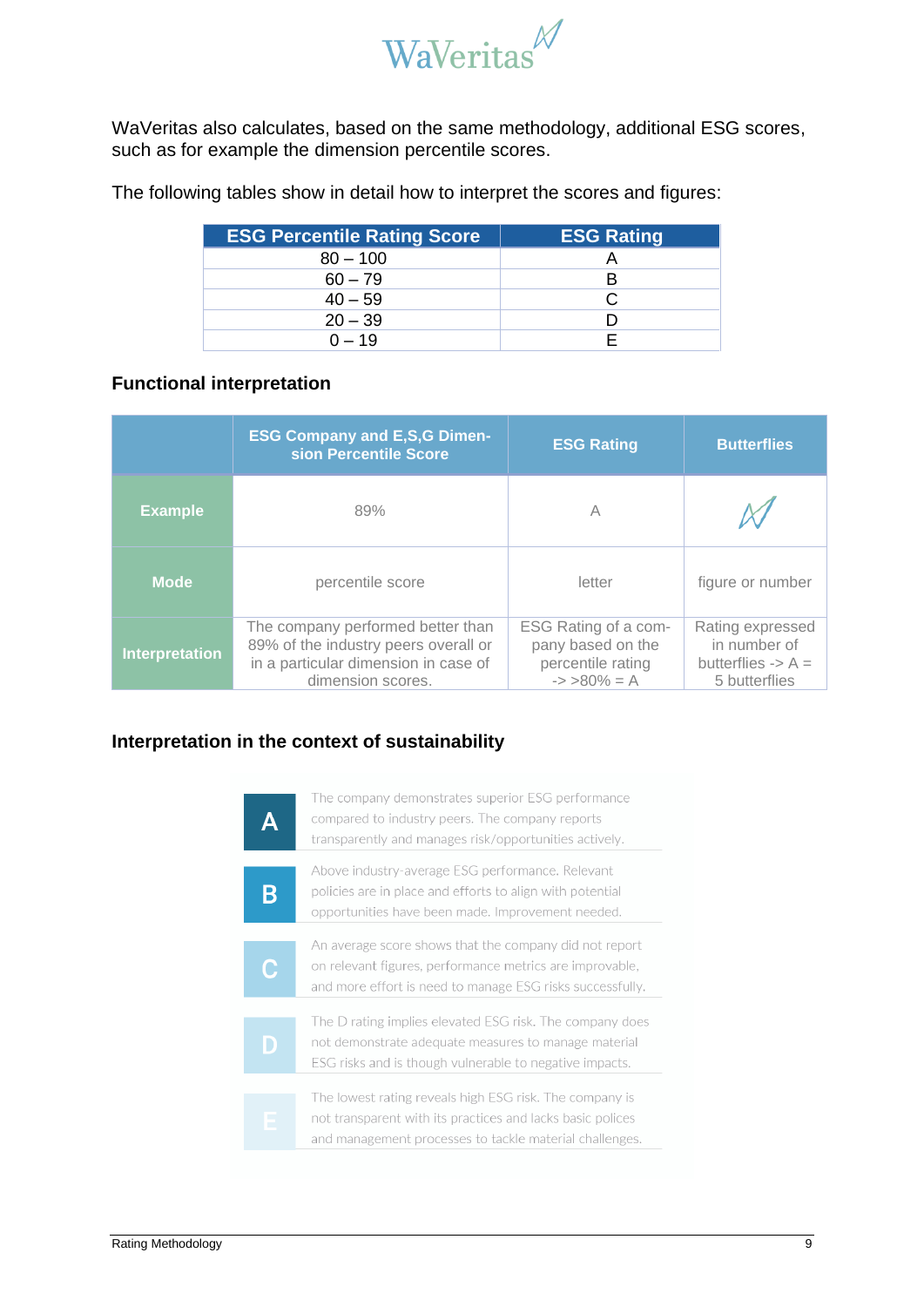

# <span id="page-9-0"></span>**3 ESG country rating**

The country rating was developed to provide clients a standardized view on a country's ESG performance based on selected macro indicators. The quantitative rating is based on a proprietary methodology which equally weights the three dimensions "Environment", "Social", "Governance". The same methodology applies to all nations.

The rating considers 194 nations and the following of 33 indicators:

## <span id="page-9-1"></span>**3.1 Indicators**

## **Environment**

- **1.** Access to electricity (% of population)
- **2.** Adjusted savings: natural resources depletion (% of GNI)
- **3.** Adjusted savings: net forest depletion (% of GNI)
- **4.** Mammal species, threatened
- **5.** People using safely managed drinking water services (% of population)
- **6.** PM2.5 air pollution, mean annual exposure (micrograms per cubic meter)
- **7.** Terrestrial and marine protected areas (% of total territorial area)

## **Governance**

- **8.** Control of Corruption: Estimate
- **9.** Ease of doing business index (1=most business-friendly regulations)
- **10.** GDP growth (annual %)
- **11.** Government Effectiveness: Estimate
- **12.** Regulatory Quality: Estimate
- **13.** Research and development expenditure (% of GDP)
- **14.** Rule of Law: Estimate
- **15.** Scientific and technical journal articles
- **16.** Strength of legal rights index (0=weak to 12=strong)
- **17.** Voice and Accountability: Estimate
- **18.** Income share held by lowest 20%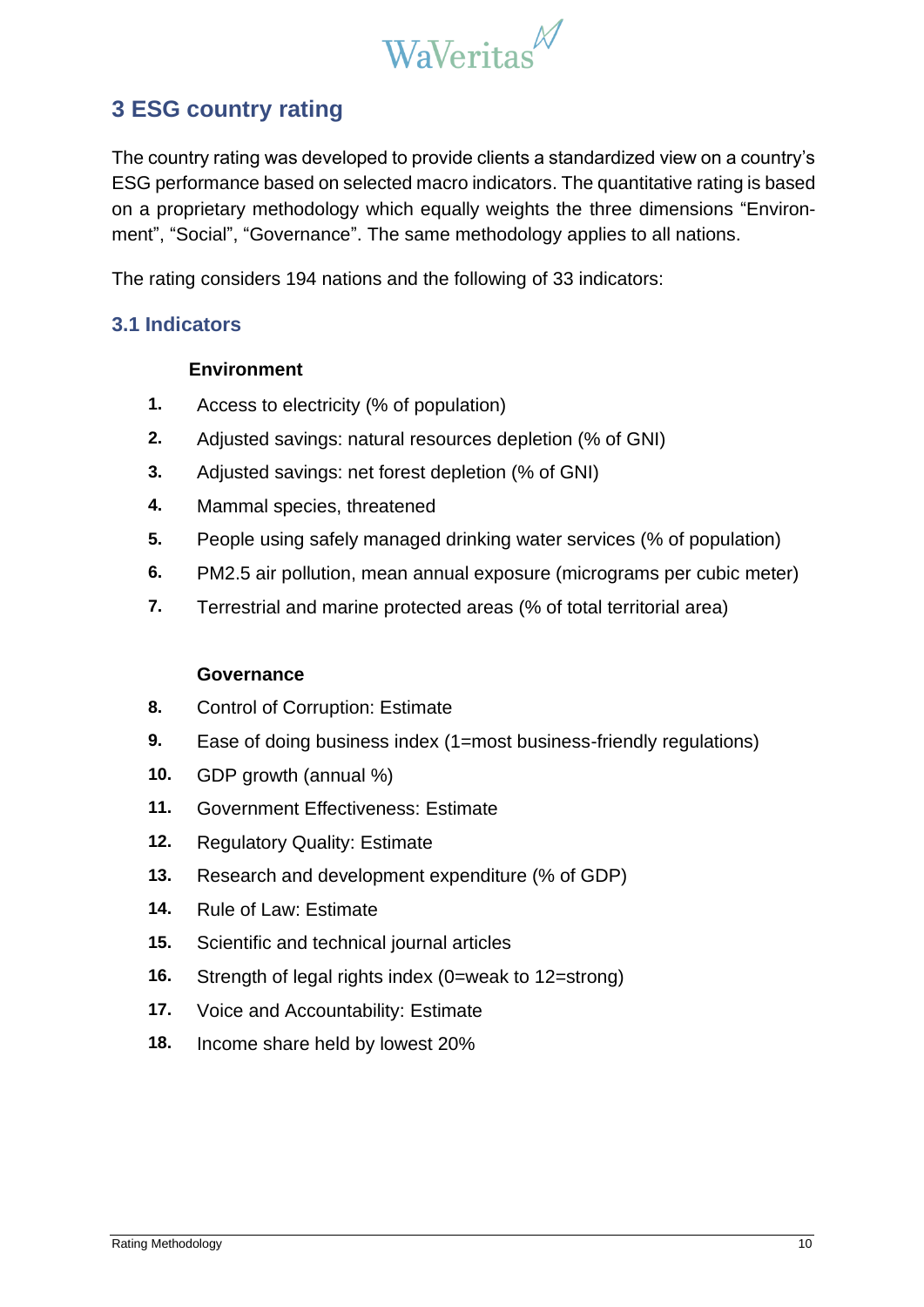

#### **Social**

- **19.** Individuals using the Internet (% of population)
- **20.** Labor force participation rate, total (% of total population ages 15-64) (modeled ILO estimate)
- **21.** Life expectancy at birth, total (years)
- **22.** Literacy rate, adult total (% of people ages 15 and above)
- **23.** Mortality rate, under-5 (per 1,000 live births)
- **24.** Net migration
- **25.** People using safely managed sanitation services (% of population)
- **26.** Poverty headcount ratio at national poverty lines (% of population)
- **27.** Prevalence of undernourishment (% of population)
- **28.** Proportion of seats held by women in national parliaments (%)
- **29.** Unemployment, total (% of total labor force) (modeled ILO estimate)
- **30.** Patent applications, residents
- **31.** Political Stability and Absence of Violence/Terrorism: Estimate
- **32.** Fertility rate, total (births per woman)
- **33.** Government expenditure on education, total (% of government expenditure)

## <span id="page-10-0"></span>**3.2 Output**

The final absolute ESG Score is transformed into a percentile score in order to facilitate comparison. The percentile scores are then categorized into 5 pillars: A-E or 1-5 butterflies for better reference.

## <span id="page-10-1"></span>**3.3 Source**

World Bank ESG Data: *[https://databank.worldbank.org/source/environment-social-and-governance-\(esg\)-data](https://databank.worldbank.org/source/environment-social-and-governance-(esg)-data)*